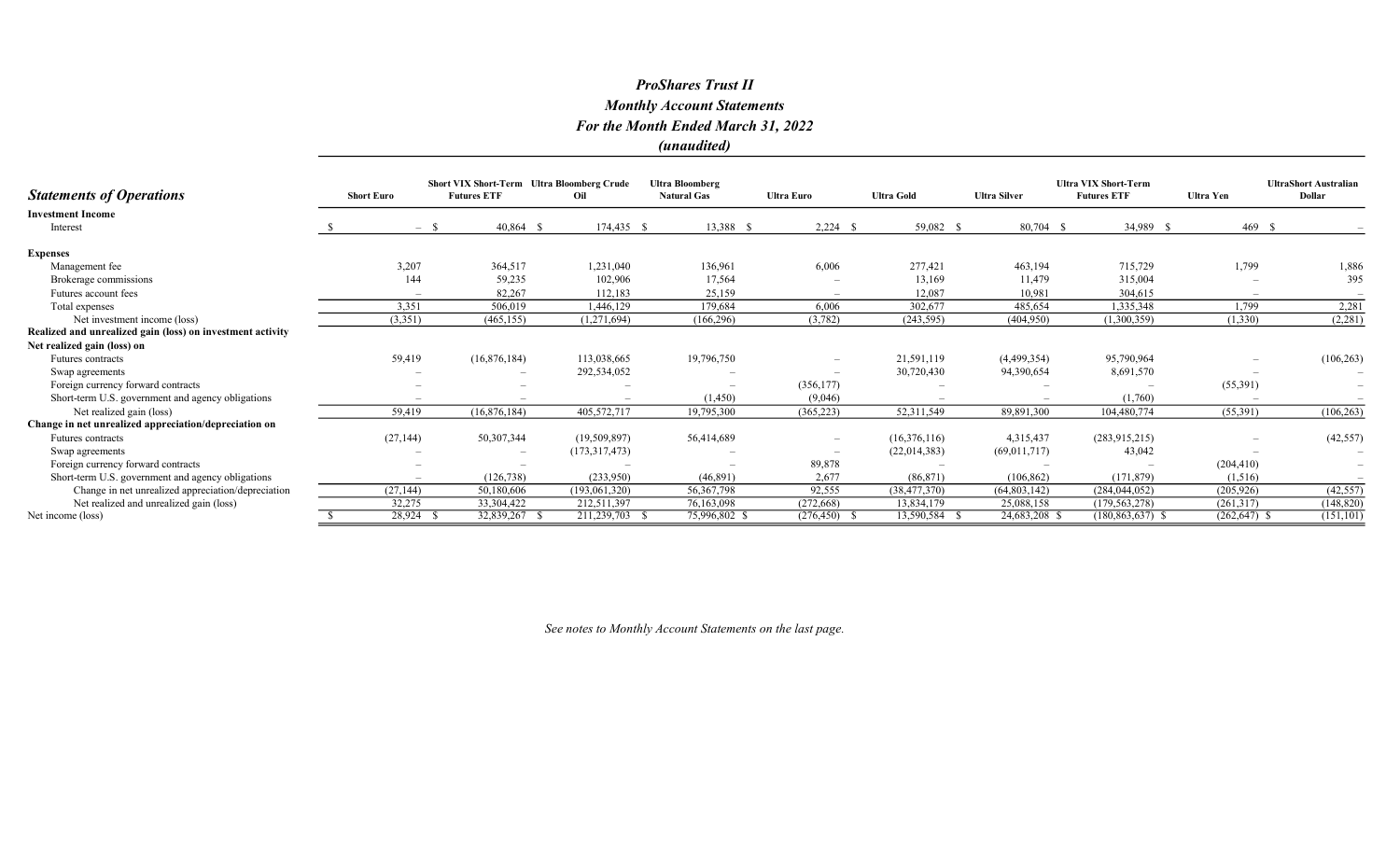| <b>Statements of Operations</b>                            | <b>UltraShort Bloomberg</b><br><b>Crude Oil</b> | <b>UltraShort Bloomberg</b><br><b>Natural Gas</b> | <b>UltraShort Euro</b> | <b>UltraShort Gold</b> | <b>UltraShort Silver</b> | <b>UltraShort Yen</b> | <b>VIX Mid-Term Futures</b><br><b>ETF</b> | <b>VIX Short-Term</b><br><b>Futures ETF</b> |
|------------------------------------------------------------|-------------------------------------------------|---------------------------------------------------|------------------------|------------------------|--------------------------|-----------------------|-------------------------------------------|---------------------------------------------|
| <b>Investment Income</b><br>Interest                       | 27,725 \$                                       | $6,309$ \$                                        | $6,811$ \$             | $4,394$ \$             | $4,230$ \$               | $4,375$ \$            | $9,603$ \$                                | 28,551                                      |
|                                                            |                                                 |                                                   |                        |                        |                          |                       |                                           |                                             |
| <b>Expenses</b>                                            |                                                 |                                                   |                        |                        |                          |                       |                                           |                                             |
| Management fee                                             | 268,939                                         | 173,270                                           | 40,930                 | 23,717                 | 19,769                   | 21,724                | 73,897                                    | 256,183                                     |
| Brokerage commissions                                      | 51,723                                          | 44,167                                            |                        | 1,140                  | 2,201                    |                       | 7,652                                     | 68,899                                      |
| Futures account fees                                       | 46,315                                          | 22,049                                            |                        | 606                    | 787                      |                       | 11,268                                    | 72,898                                      |
| Total expenses                                             | 366,977                                         | 239,486                                           | 40,930                 | 25,463                 | 22,757                   | 21,724                | 92,817                                    | 397,980                                     |
| Net investment income (loss)                               | (339, 252)                                      | (233, 177)                                        | (34, 119)              | (21,069)               | (18, 527)                | (17, 349)             | (83,214)                                  | (369, 429)                                  |
| Realized and unrealized gain (loss) on investment activity |                                                 |                                                   |                        |                        |                          |                       |                                           |                                             |
| Net realized gain (loss) on                                |                                                 |                                                   |                        |                        |                          |                       |                                           |                                             |
| <b>Futures</b> contracts                                   | (70,645,747)                                    | (63,270,078)                                      |                        | (1,518,592)            | (1,284,361)              |                       | 2,933,316                                 | 24,357,939                                  |
| Swap agreements                                            |                                                 |                                                   |                        | (3,502,702)            | (4,124,269)              |                       |                                           |                                             |
| Foreign currency forward contracts                         |                                                 | $\overline{\phantom{a}}$                          | 1,939,072              |                        |                          | 550,531               |                                           |                                             |
| Short-term U.S. government and agency obligations          |                                                 | (20, 171)                                         |                        |                        | (237)                    |                       |                                           |                                             |
| Net realized gain (loss)                                   | (70, 645, 747)                                  | (63,290,249)                                      | 1,939,072              | (5,021,294)            | (5,408,867)              | 550,531               | 2,933,316                                 | 24,357,939                                  |
| Change in net unrealized appreciation/depreciation on      |                                                 |                                                   |                        |                        |                          |                       |                                           |                                             |
| <b>Futures</b> contracts                                   | 25,858,404                                      | (54, 852, 949)                                    |                        | 690,061                | 381,878                  |                       | (4,586,758)                               | (74, 104, 635)                              |
| Swap agreements                                            |                                                 |                                                   |                        | 2,497,683              | 2,278,230                |                       |                                           |                                             |
| Foreign currency forward contracts                         |                                                 |                                                   | (559, 034)             |                        |                          | 2,083,821             |                                           |                                             |
| Short-term U.S. government and agency obligations          | (54, 889)                                       | (53, 191)                                         | (19,508)               | (11,501)               | (6,161)                  | (7,246)               | (36,978)                                  | (65,307)                                    |
| Change in net unrealized appreciation/depreciation         | 25,803,515                                      | (54,906,140)                                      | (578, 542)             | 3,176,243              | 2,653,947                | 2,076,575             | (4,623,736)                               | (74, 169, 942)                              |
| Net realized and unrealized gain (loss)                    | (44, 842, 232)                                  | (118, 196, 389)                                   | 1,360,530              | (1,845,051)            | (2,754,920)              | 2,627,106             | (1,690,420)                               | (49,812,003)                                |
| Net income (loss)                                          | $(45, 181, 484)$ \$                             | (118, 429, 566)                                   | 1,326,411 \$           | $(1,866,120)$ \$       | (2,773,447)              | $2,609,757$ \$        | $(1,773,634)$ \$                          | (50, 181, 432)                              |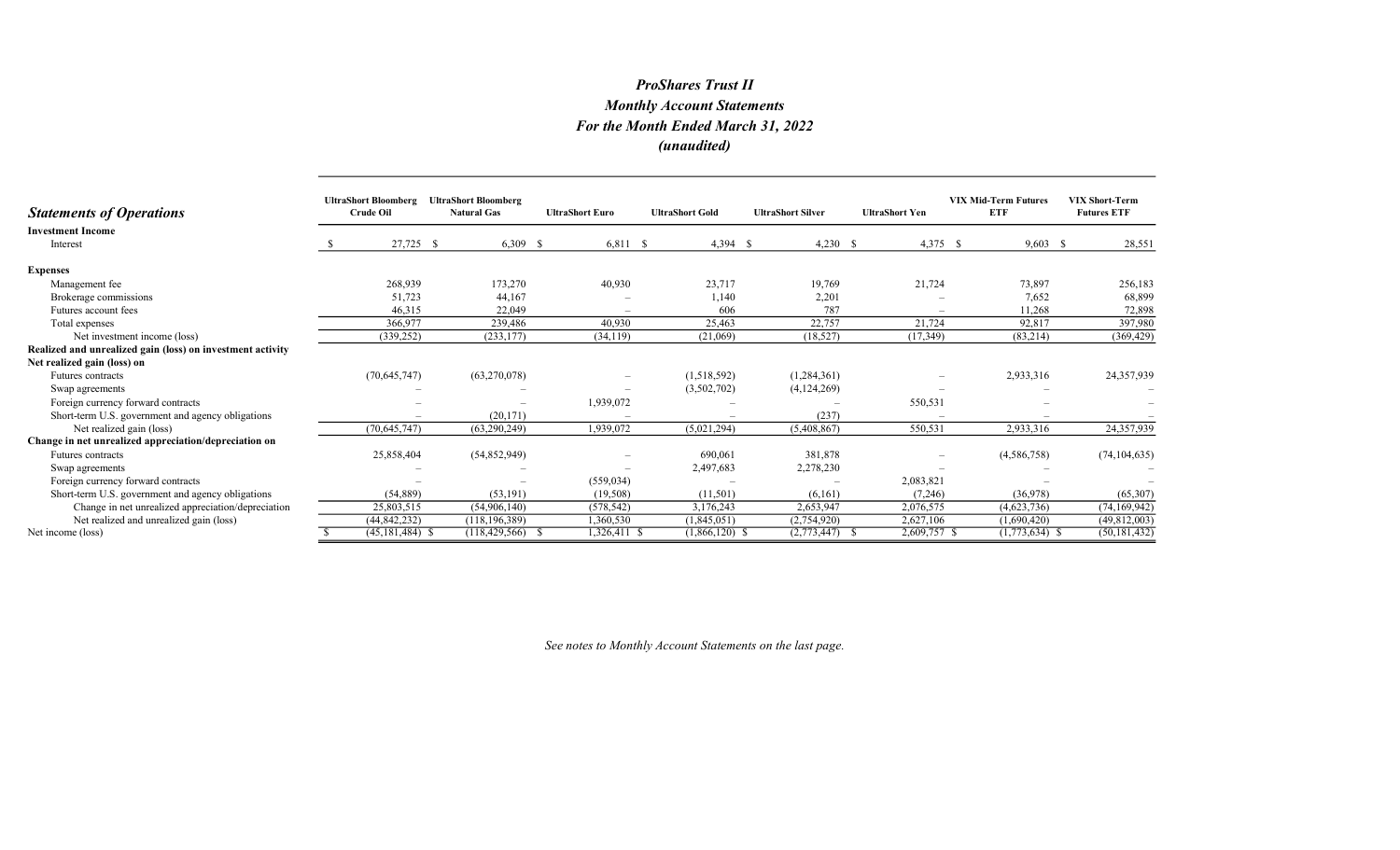| <b>Statements of Changes in Shareholders'</b><br><b>Equity</b> | <b>Short Euro</b> | <b>Futures ETF</b> | <b>Short VIX Short-Term</b> Ultra Bloomberg Crude<br>Oil | <b>Ultra Bloomberg</b><br><b>Natural Gas</b> | <b>Ultra Euro</b> | <b>Ultra Gold</b> | <b>Ultra Silver</b> | <b>Ultra VIX Short-Term</b><br><b>Futures ETF</b> | Ultra Yen                | <b>UltraShort Australian</b><br>Dollar |
|----------------------------------------------------------------|-------------------|--------------------|----------------------------------------------------------|----------------------------------------------|-------------------|-------------------|---------------------|---------------------------------------------------|--------------------------|----------------------------------------|
| Shareholders' equity, at February 28, 2022                     | 2,281,515 \$      | 407,064,909        | 1,298,687,671                                            | 160,682,018 \$<br>- S                        | 9,012,429         | 300,620,612 \$    | 511,497,678 \$      | 852,221,276 \$                                    | 2,362,352                | 2,414,126                              |
| Addition of shares                                             | 2,312,961         | 69,792,700         | 299,249,315                                              | 18,756,674                                   |                   | 40,818,626        | 30,102,264          | 687,190,850                                       |                          |                                        |
| Redemption of shares                                           |                   | (14, 108, 027)     | (472, 196, 004)                                          | (110, 366, 008)                              | (2,498,997)       |                   | (7,907,309)         | (230, 939, 848)                                   |                          |                                        |
| Net addition (redemption) of shares                            | 2,312,961         | 55,684,673         | (172, 946, 689)                                          | (91,609,334)                                 | (2,498,997)       | 40,818,626        | 22,194,955          | 456,251,002                                       | $\overline{\phantom{a}}$ |                                        |
| Net investment income (loss)                                   | (3,351)           | (465, 155)         | (1,271,694)                                              | (166, 296)                                   | (3,782)           | (243, 595)        | (404,950)           | (1,300,359)                                       | (1,330)                  | (2,281)                                |
| Net realized gain (loss)                                       | 59,419            | (16,876,184)       | 405,572,717                                              | 19,795,300                                   | (365, 223)        | 52,311,549        | 89,891,300          | 104,480,774                                       | (55,391)                 | (106, 263)                             |
| Change in net unrealized appreciation/depreciation             | (27, 144)         | 50,180,606         | (193,061,320)                                            | 56, 367, 798                                 | 92,555            | (38, 477, 370)    | (64,803,142)        | (284, 044, 052)                                   | (205, 926)               | (42, 557)                              |
| Net income (loss)                                              | 28,924            | 32,839,267         | 211,239,703                                              | 75,996,802                                   | (276, 450)        | 13,590,584        | 24,683,208          | (180, 863, 637)                                   | (262, 647)               | (151, 101)                             |
| Shareholders' equity, at March 31, 2022                        | 4,623,400 \$      | 495,588,849 \$     | 1,336,980,685 \$                                         | 145,069,486 \$                               | 6,236,982         | 355,029,822 \$    | 558,375,841         | 1,127,608,641 \$                                  | 2,099,705 \$             | 2,263,025                              |
| Net asset value per share *                                    | $46.23$ \$        | 54.55 \$           | 151.74 \$                                                | 56.06 \$                                     | 12.47 S           | 66.99 \$          | 39.06 \$            | 13.50 S                                           | $42.02 \quad$ \$         | 45.26                                  |
| <b>Share transaction</b>                                       |                   |                    |                                                          |                                              |                   |                   |                     |                                                   |                          |                                        |
| Shares added                                                   | 50,000            | 1,400,000          | 1,850,000                                                | 450,000                                      |                   | 600,000           | 750,000             | 46,000,000                                        |                          |                                        |
| Shares redeemed                                                |                   | (250,000)          | (3,100,000)                                              | (2,400,000)                                  | (200,000)         |                   | (200,000)           | (11,100,000)                                      |                          |                                        |
| Net shares added (redeemed)                                    | 50,000            | 1,150,000          | (1,250,000)                                              | (1,950,000)                                  | (200,000)         | 600,000           | 550,000             | 34,900,000                                        |                          |                                        |

\* Represents value of total shareholders' equity divided by total shares outstanding at the month end.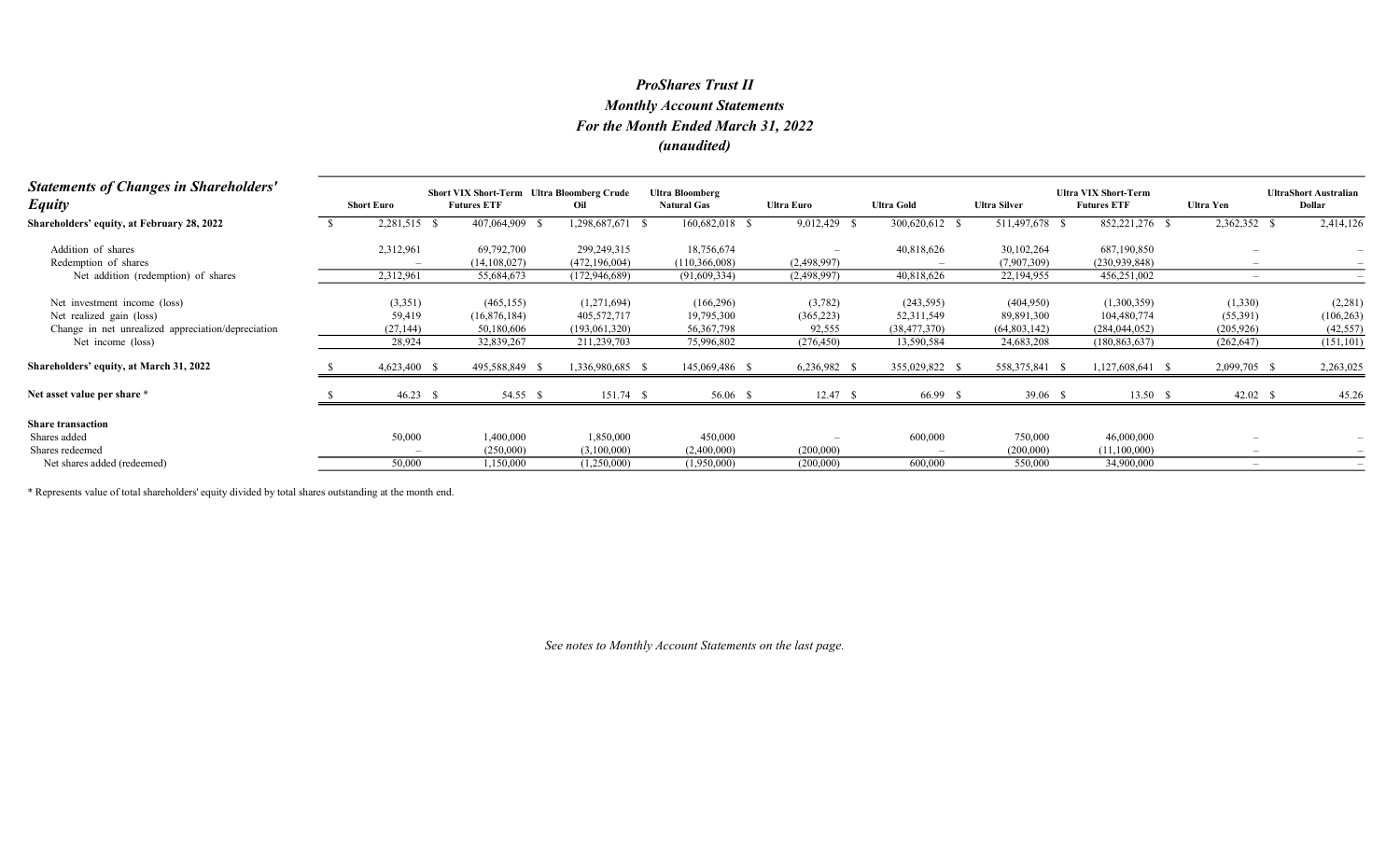| <b>Statements of Changes in Shareholders'</b><br><b>Equity</b> | <b>UltraShort Bloomberg</b><br>Crude Oil | <b>UltraShort Bloomberg</b><br><b>Natural Gas</b> | <b>UltraShort Euro</b> | <b>UltraShort Gold</b> | <b>UltraShort Silver</b> | <b>UltraShort Yen</b>    | <b>VIX Mid-Term Futures</b><br><b>ETF</b> | <b>VIX Short-Term</b><br><b>Futures ETF</b> |
|----------------------------------------------------------------|------------------------------------------|---------------------------------------------------|------------------------|------------------------|--------------------------|--------------------------|-------------------------------------------|---------------------------------------------|
| Shareholders' equity, at February 28, 2022                     | 188,275,353 \$                           | 223,809,332 \$                                    | 50,601,874 \$          | 28,981,045 \$          | 22,337,757               | 24,802,214 \$<br>- S     | 96,586,499                                | 347,236,476<br>- \$                         |
| Addition of shares                                             | 374,444,294                              | 146,285,860                                       | 1,371,662              | 5,483,526              | 16,276,562               | 9,605,322                | 9,902,780                                 | 119,617,942                                 |
| Redemption of shares                                           | (100, 738, 932)                          | (1,324,789)                                       | (2,801,863)            |                        | (12, 434, 356)           | (9,290,592)              | (6,845,731)                               | (11, 722, 586)                              |
| Net addition (redemption) of shares                            | 273,705,362                              | 144,961,071                                       | (1,430,201)            | 5,483,526              | 3,842,206                | 314,730                  | 3,057,049                                 | 107,895,356                                 |
| Net investment income (loss)                                   | (339, 252)                               | (233, 177)                                        | (34, 119)              | (21,069)               | (18, 527)                | (17, 349)                | (83,214)                                  | (369, 429)                                  |
| Net realized gain (loss)                                       | (70, 645, 747)                           | (63,290,249)                                      | 1,939,072              | (5,021,294)            | (5,408,867)              | 550,531                  | 2,933,316                                 | 24,357,939                                  |
| Change in net unrealized appreciation/depreciation             | 25,803,515                               | (54,906,140)                                      | (578, 542)             | 3,176,243              | 2,653,947                | 2,076,575                | (4,623,736)                               | (74, 169, 942)                              |
| Net income (loss)                                              | (45, 181, 484)                           | (118, 429, 566)                                   | 1,326,411              | (1,866,120)            | (2,773,447)              | 2,609,757                | (1,773,634)                               | (50, 181, 432)                              |
| Shareholders' equity, at March 31, 2022                        | 416,799,231 \$                           | 250,340,837 \$                                    | 50,498,084 \$          | 32,598,451 \$          | 23,406,516 \$            | 27,726,701 \$            | 97,869,914 \$                             | 404,950,400                                 |
| Net asset value per share *                                    | 5.83 $\sqrt{ }$                          | $16.18\quad$                                      | 27.30 \$               | $27.23$ \$             | $21.45$ \$               | 92.64 \$                 | $31.45$ \$                                | 16.61                                       |
| <b>Share transaction</b>                                       |                                          |                                                   |                        |                        |                          |                          |                                           |                                             |
| Shares added                                                   | 63,700,000                               | 7,750,000                                         | 50,000                 | 200,000                | 750,000                  | 100,000                  | 300,000                                   | 7,200,000                                   |
| Shares redeemed                                                | (15, 150, 000)                           | (50,000)                                          | (100,000)              |                        | (600,000)                | (100,000)                | (200,000)                                 | (525,000)                                   |
| Net shares added (redeemed)                                    | 48,550,000                               | 7,700,000                                         | (50,000)               | 200,000                | 150,000                  | $\overline{\phantom{a}}$ | 100,000                                   | 6,675,000                                   |

\* Represents value of total shareholders' equity divided by total shares outstanding at the month end.